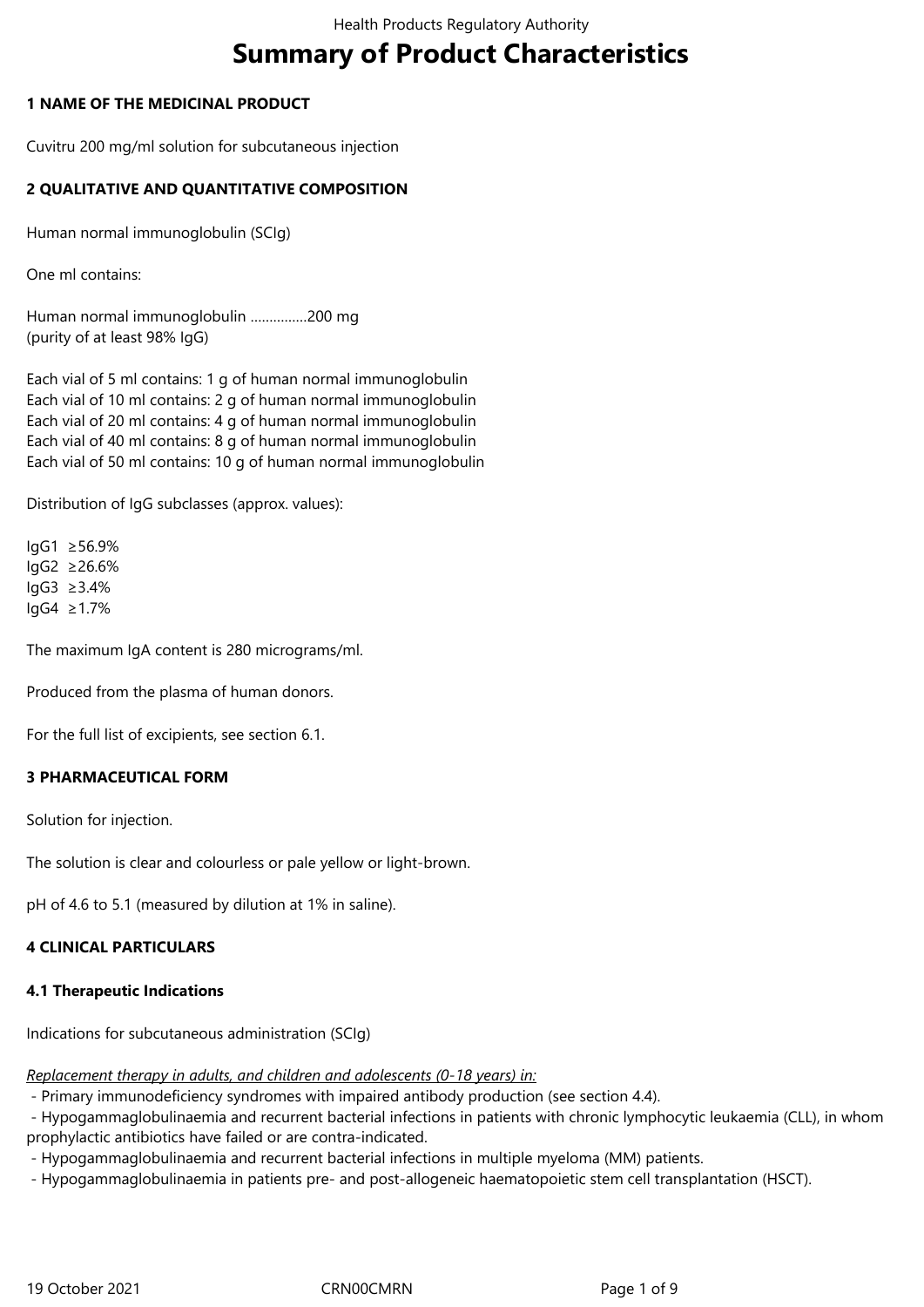# **4.2 Posology and method of administration**

Replacement therapy should be initiated and monitored under the supervision of a physician experienced in the treatment of immunodeficiency.

## Posology

The dose and dose regimen is dependent on the indication.

#### *Replacement therapy*

The product should be administered via the subcutaneous route.

In replacement therapy the dose may need to be individualised for each patient dependent on the pharmacokinetic and clinical response. The following dose regimens are given as a guideline.

The dose regimen should achieve a trough level of IgG (measured before the next infusion) of at least 5 to 6 g/land aim to be within the reference interval of serum IgG for age. A loading dose of at least 0.2 to 0.5 g/kg (1 to 2.5 ml/kg) body weight may be required. This may need to be divided over several days, with a maximal daily dose of 0.1 to 0.15 g/kg. After steady state IgG levels have been attained, maintenance doses are administered at repeated intervals to reach a cumulative monthly dose of the order of 0.3 to 1.0 g/kg (see section 5.2 for details). Each single dose may need to be injected at different anatomic sites.

Trough levels should be measured and assessed in conjunction with the incidence of infection. To reduce the rate of infection, it may be necessary to increase the dose and aim for higher trough levels.

#### *Paediatric population*

The posology in children and adolescents (0‑18 years) is not different to that of adults as the posology for each indication is given by body weight and adjusted to the clinical outcome of the above mentioned indications.

No clinical trials have been conducted with Cuvitru in children at age 0-< 2 years, but experience with immunoglobulins suggests that no harmful effects on treatment of children at age 0-< 2 years with Cuvitru are to be expected.

## Method of administration

For subcutaneous use only.

Cuvitru should be inspected visually for particulate matter and discoloration prior to administration. Do not use if particulate matter and/or discoloration is observed.

The infusion must be started immediately upon transfer of Cuvitru into the syringe. The administration is foreseen to take up to two hours. Should an administration shorter than two hours not be possible due to required dose or administration rate of Cuvitru, the required dose is to be portioned and administered at different infusion sites. If Cuvitru remains in siliconized syringes for more than two hours, visible particles may form. See section 4.4 for further details.

Cuvitru must not be diluted.

Subcutaneous infusion should be commenced and initially monitored by a healthcare professional experienced in the guidance of patients for home treatment with regular follow-ups. Infusion pumps appropriate for subcutaneous administration of immunoglobulins can be used. The patient or caregiver must be instructed in the use of a syringe driver, the infusion techniques, the keeping of treatment diary, recognition of and measures to be taken in case of severe adverse reactions.

Cuvitru may be injected into sites such as abdomen, thigh, upper arm, and lateral hip.

Adjustment of the infusion rate and infusion volume per site is based on subject tolerability.

It is recommended to use an initial administration speed of 10 ml/h/infusion site. If well tolerated (see section 4.4), the rate of administration may be increased at intervals of at least 10 minutes to a maximum of 20 ml/h/infusion site for the initial two infusions. More than one pump can be used simultaneously. The amount of product infused into a particular site varies. In infants and children, infusion site may be changed every 5-15 ml. In adults doses over 30 ml may be divided according to patient preference. There is no limit to the number of infusion sites.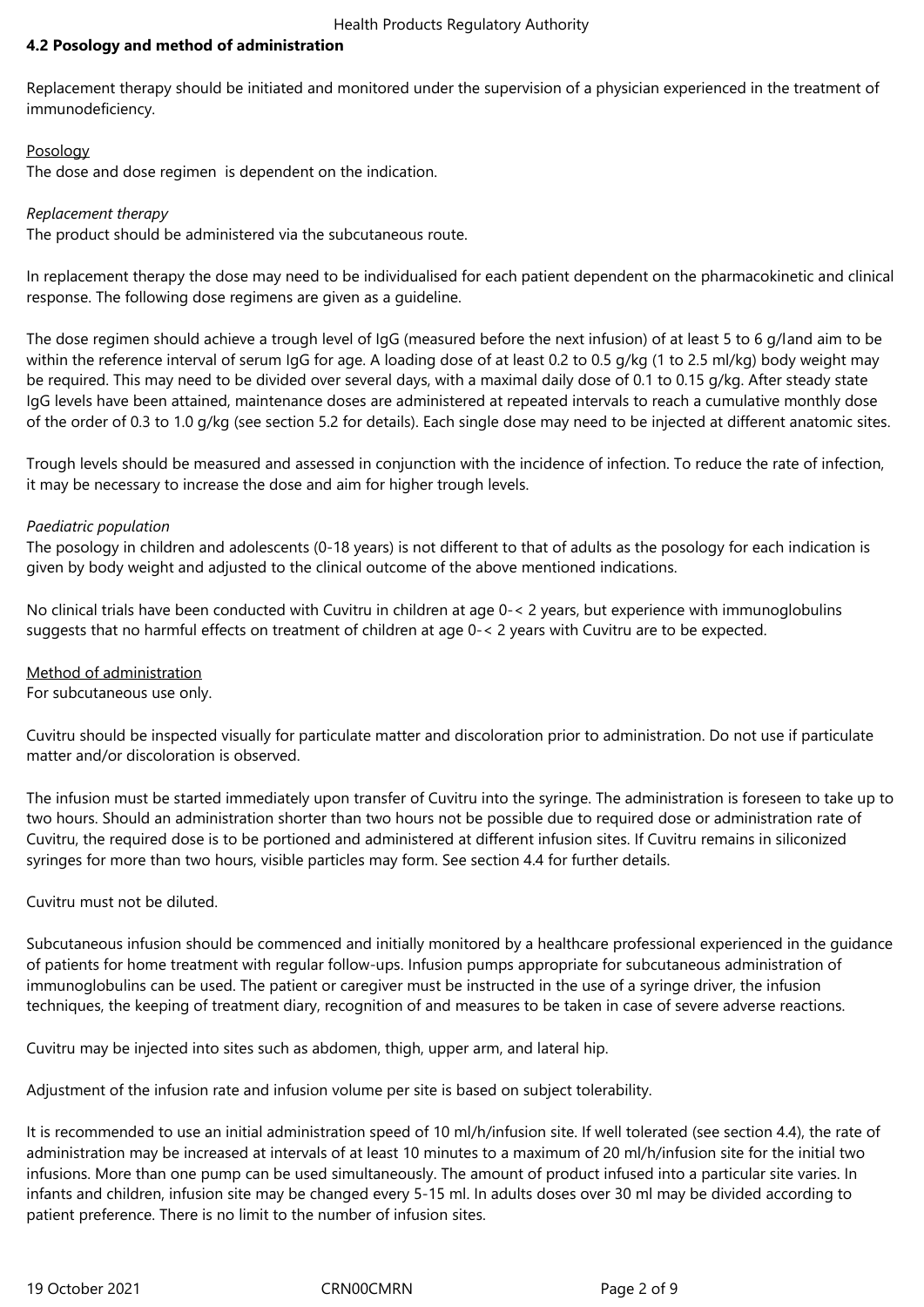#### Health Products Regulatory Authority

# **4.3 Contraindications**

Hypersensitivity to the active substance or to any of the excipients listed in section 6.1 (see section 4.4).

Severe IgA deficiency and a history of hypersensitivity to human immunoglobulin treatment.

Cuvitru must not be given intravascularly or intramuscularly.

# **4.4 Special warnings and precautions for use**

#### **Traceability**

In order to improve the traceability of biological medicinal products, the name and the batch number of the administered product should be clearly recorded.

If Cuvitru is accidentally administered into a blood vessel patients could develop shock.

The recommended infusion rate and administration instructions given in section 4.2 must be closely followed. Patients must be closely monitored and carefully observed for any symptoms throughout the infusion period. If the product remains in a siliconized syringe for more than two hours, visible particles may form.

Certain adverse reactions may occur more frequently in patients who receive human normal immunoglobulin for the first time or, in rare cases, when the human normal immunoglobulin product is switched or when there has been a long interval since the previous infusion.

Potential complications can often be avoided by:

- initially injecting the product slowly (see section 4.2)
- ensuring that patients are carefully monitored for any symptoms throughout the infusion period. In particular, patients naive to human normal immunoglobulin, patients switched from an alternative immunoglobulin product or when there has been a long interval since the previous infusion should be monitored during the first infusion and for the first hour after the first infusion, in order to detect potential adverse signs.

All other patients should be observed for at least 20 minutes after administration.

In case of adverse reaction, either the rate of administration must be reduced or the infusion stopped. Suspicion of severe hypersensitivity or anaphylactic-type reactions requires immediate discontinuation of the injection. The treatment required depends on the nature and severity of the adverse reaction.

In case of shock, standard medical treatment for shock should be implemented.

## Hypersensitivity

True allergic reactions are rare. They can particularly occur in patients with anti-IgA antibodies who should be treated with particular caution. Patients with anti-IgA antibodies, in whom treatment with subcutaneous IgG products remains the only option, should be treated with Cuvitru only under close medical supervision. Cuvitru contains trace amounts of IgA (not more than 280 micrograms/ml).

Rarely, human normal immunoglobulin can induce a fall in blood pressure with anaphylactic reaction, even in patients who had tolerated previous treatment with human normal immunoglobulin.

## Thromboembolism

Arterial and venous thromboembolic events including myocardial infarction, stroke, deep venous thrombosis and pulmonary embolism have been associated with the use of immunoglobulins. Caution should be exercised in patients with pre-existing risk factors for thrombotic events (such as advanced age, hypertension, diabetes mellitus and a history of vascular disease or thrombotic episodes, patients with acquired or inherited thrombophilic disorders, patients with prolonged periods of immobilization, severely hypovolemic patients, patients with diseases which increase blood viscosity). Patients should be informed about first symptoms of thromboembolic events including shortness of breath, pain and swelling of a limb, focal neurological deficits and chest pain and should be advised to contact their physician immediately upon onset of symptoms.

Ensure adequate hydration in patients before administration. Monitor for signs and symptoms of thrombosis and assess blood viscosity in patients at risk for hyperviscosity.

19 October 2021 CRN00CMRN Page 3 of 9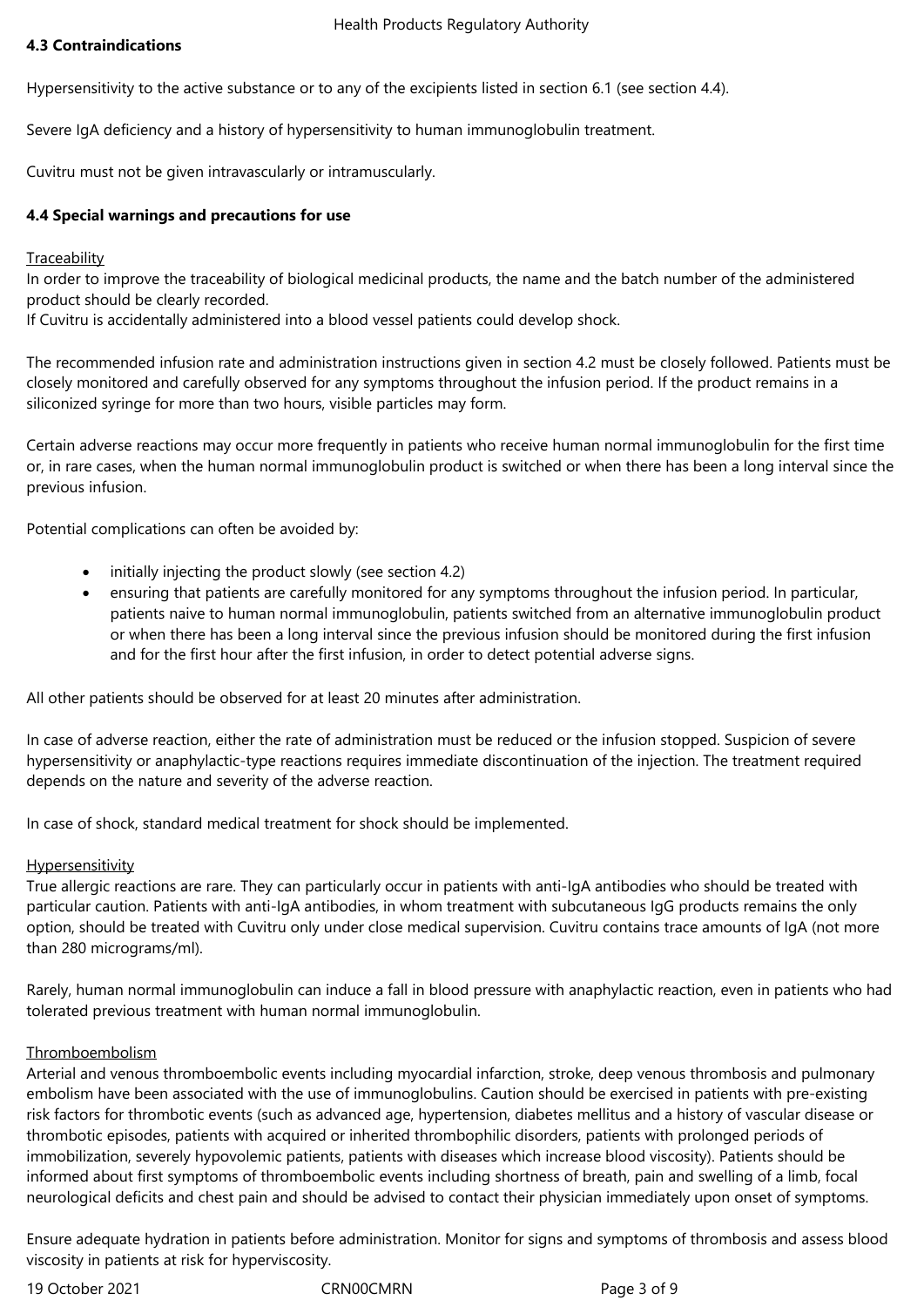# Renal complications

Severe renal adverse reactions have been reported in patients receiving immune globulin treatment, particularly those products containing sucrose (Cuvitru does not contain sucrose). These include acute renal failure, acute tubular necrosis, proximal tubular nephropathy and osmotic nephrosis. Factors that increase the risk of renal complications include, but are not limited to pre-existing renal insufficiency, diabetes mellitus, hypovolemia, concomitant nephrotoxic medicinal products, age over 65, sepsis, hyperviscosity and paraproteinemia.

## Aseptic Meningitis Syndrome (AMS)

Aseptic meningitis syndrome (AMS) has been reported to occur in association with immune globulin treatments, including Cuvitru (see section 4.8 Undesirable Effects – Postmarketing). AMS may occur more frequently in female patients.

Discontinuation of Ig treatment may result in remission of AMS within several days without sequelae.The symptoms usually begins within several hours to 2 days following IG treatment. Cerebrospinal fluid studies are frequently positive with pleocytosis up to several thousand cells per mm<sup>3</sup>, predominantly from the granulocytic series, and elevated protein levels up to several hundred mg/dl.

Patients should be informed about first symptoms which encompass severe headache, neck stiffness, drowsiness, fever, photophobia, nausea, and vomiting.

# **Haemolysis**

Cuvitru contains blood group antibodies that may act as haemolysins and induce *in vivo* coating of red blood cells (RBC) with immunoglobulin. This may cause a positive direct antiglobulin reaction (DAT, direct Coombs test) and, rarely, haemolysis. Delayed haemolytic anaemia can develop subsequent to IG therapy due to enhanced RBC sequestration. Acute haemolytic anaemia, consistent with intravascular haemolysis, has been reported.

# Interference with serological testing

After injection of immunoglobulin the transitory rise of the various passively transferred antibodies in the patient's blood may result in misleading positive results in serological testing, for example, Hepatitis A, Hepatitis B, measles, and varicella. Passive transmission of antibodies to erythrocyte antigens, e.g. A, B, D, may interfere with some serological tests for red cell antibodies, for example the direct antiglobulin test (DAT, direct Coombs test).

Administration of Cuvitru can lead to false positive readings in assays that depend on detection of beta-D-glucans for diagnosis of fungal infections; this may persist during the weeks following infusion of the product.

# Transmissible agents

Standard measures to prevent infections resulting from the use of medicinal products prepared from human blood or plasma include selection of donors, screening of individual donations and plasma pools for specific markers of infection and the inclusion of effective manufacturing steps for the inactivation/removal of viruses. Despite this, when medicinal products prepared from human blood or plasma are administered, the possibility of transmitting infectious agents cannot be totally excluded. This also applies to unknown or emerging viruses and other pathogens.

The measures taken are considered effective for enveloped viruses such as human immunodeficiency virus (HIV), hepatitis B virus (HBV) and hepatitis C virus (HCV), and for the non‑enveloped viruses hepatitis A and parvovirus B19.

There is reassuring clinical experience regarding the lack of hepatitis A or Parvovirus B19 transmission with immunoglobulins and it is also assumed that the antibody content makes an important contribution to the viral safety.

It is strongly recommended that every time that Cuvitru is administered to a patient, the name and batch number of the product are recorded in order to maintain a link between the patient and the batch of the product.

Sodium Content Cuvitru is essentially sodium free.

Paediatric population

The listed warnings and precautions apply both to adults and children.

## **4.5 Interaction with other medicinal products and other forms of interactions**

19 October 2021 CRN00CMRN Page 4 of 9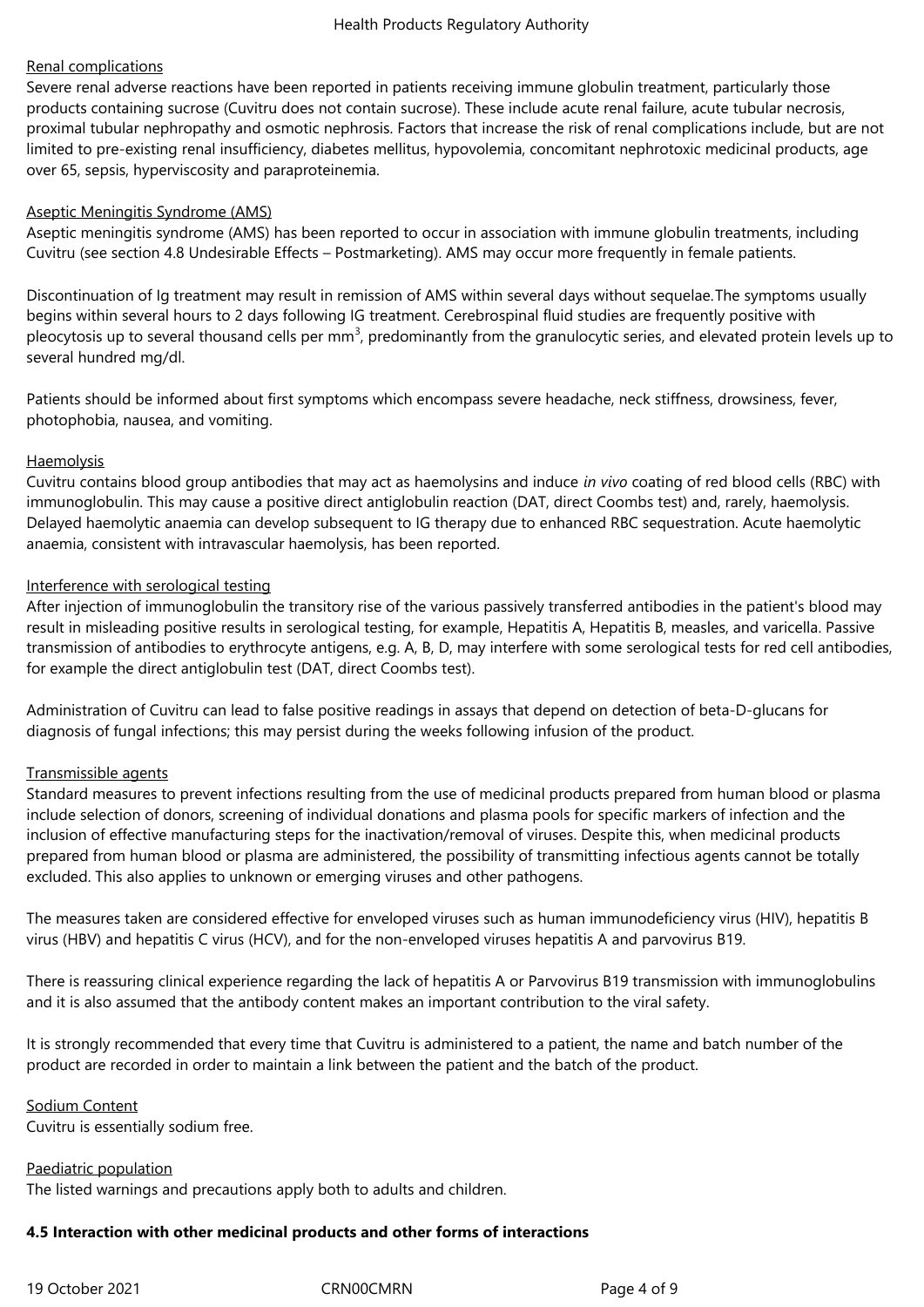## Health Products Regulatory Authority

# *Live attenuated virus vaccines*

Immunoglobulin administration may impair for a period of at least 6 weeks and up to 3 months the efficacy of live attenuated virus vaccines such as measles*,* rubella, mumps and varicella. After administration of Cuvitru an interval of 3 months should elapse before vaccination with live attenuated virus vaccines. In the case of measles, this impairment may persist for up to 1 year. Therefore patients receiving measles vaccine should have their antibody status checked.

# Paediatric population

The listed interactions apply both to adults and children.

# **4.6 Fertility, pregnancy and lactation**

Physicians must balance the potential risk and only prescribe Cuvitru if clearly needed.

## **Pregnancy**

The safety of this medicinal product for use in human pregnancy has not been established in controlled clinical trials and therefore it should only be given with caution to pregnant women and breast-feeding mothers. IG products have been shown to cross the placenta, increasingly during the third trimester. Clinical experience with immunoglobulins suggests that no harmful effects on the course of pregnancy, or on the foetus and the neonate are to be expected.

# Breast-feeding

Immunoglobulins are excreted into the milk and may contribute to protecting the neonate from pathogens which have a mucosal portal of entry.

# Fertility

Clinical experience with immunoglobulins suggests that no harmful effects on fertility are to be expected.

# **4.7 Effects on ability to drive and use machines**

The ability to drive and operate machines may be impaired by some adverse reactions associated with Cuvitru. Patients who experience adverse reactions during treatment should wait for these to resolve before driving or operating machines.

# **4.8 Undesirable effects**

## Summary of the safety profile

Adverse reactions such as chills, headache, dizziness, fever, vomiting, allergic reactions, nausea, arthralgia, low blood pressure and moderate low back pain may occur occasionally.

Rarely human normal immunoglobulins may cause a sudden fall in blood pressure and, in isolated cases, anaphylactic shock, even when the patient has shown no hypersensitivity to previous administration.

Local reactions at infusion site: swelling, soreness, redness, induration, local heat, local pain, itching, bruising and rash, may frequently occur.

For safety information with respect to transmissible agents, see section 4.4.

# Tabulated list of adverse reactions

The safety of Cuvitru administered subcutaneously was evaluated in two prospective, open-label, non-controlled, multi-centre studies in 122 subjects with primary immune deficiency (PID).

 The majority (98.8%) of local adverse reactions (ARs) were mild in intensity. One subject discontinued treatment due to a local AR (pain). 112 out of 122 subjects treated with Cuvitru completed a study.

The table presented below is according to the MedDRA system organ classification (SOC and Preferred Term Level) Frequencies have been evaluated according to the following convention: very common ( $\geq 1/10$ ); common ( $\geq 1/100$  to  $\lt 1/10$ ); uncommon (≥1/1,000 to <1/100); rare (≥1/10,000 to <1/1,000); very rare (<1/10,000); not known (cannot be estimated from available data). Within each frequency grouping, adverse reactions are presented in the order of decreasing seriousness.

## Table 1: Frequency of Adverse Reactions (ADRs) in clinical studies with Cuvitru

| Frequency of Adverse Reactions (ADRs) in clinical studies with CUVITRU |                  |                                              |                                               |  |
|------------------------------------------------------------------------|------------------|----------------------------------------------|-----------------------------------------------|--|
| <b>MedDRA</b><br>System Organ Class   Adverse reaction<br>(SOC)        |                  | <b>Frequency</b><br>per subject <sup>a</sup> | <b>Frequency</b><br>per infusion <sup>b</sup> |  |
| NERVOUS SYSTEM                                                         | Headache         | Very Common                                  | Common                                        |  |
| <b>DISORDERS</b>                                                       | <b>Dizziness</b> | Common                                       | Uncommon                                      |  |
|                                                                        |                  |                                              |                                               |  |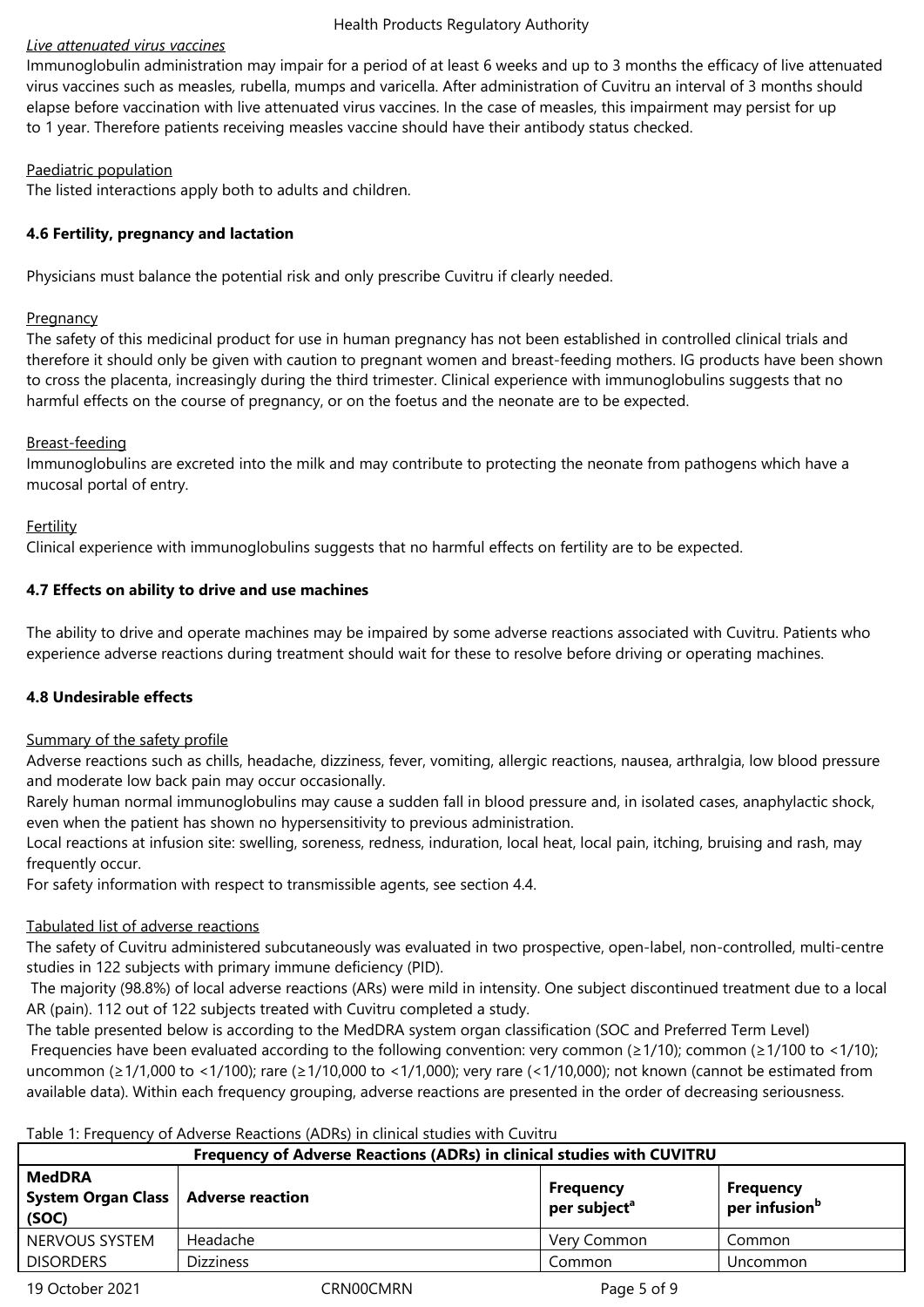Health Products Regulatory Authority

|                                                                                           | Burning sensation                                                                               | Uncommon    | Rare     |
|-------------------------------------------------------------------------------------------|-------------------------------------------------------------------------------------------------|-------------|----------|
|                                                                                           | Migraine                                                                                        | Common      | Rare     |
|                                                                                           | Somnolence                                                                                      | Common      | Rare     |
| <b>VASCULAR</b><br><b>DISORDERS</b>                                                       | Hypotension                                                                                     | Common      | Rare     |
|                                                                                           | Diarrhoea                                                                                       | Very Common | Common   |
| GASTROINTESTINAL                                                                          | Nausea                                                                                          | Very Common | Uncommon |
| <b>DISORDERS</b>                                                                          | Abdominal pain lower                                                                            | Uncommon    | Rare     |
|                                                                                           | Abdominal pain                                                                                  | Common      | Uncommon |
| <b>SKIN AND</b>                                                                           | Pruritus                                                                                        | Common      | Rare     |
| <b>SUBCUTANEOUS</b><br><b>TISSUE DISORDERS</b>                                            | Urticaria                                                                                       | Common      | Rare     |
| MUSCULOSKELETAL<br>AND CONNECTIVE<br><b>TISSUE DISORDERS</b>                              | Myalgia                                                                                         | Common      | Uncommon |
|                                                                                           | Local reaction                                                                                  | Very Common | Common   |
| <b>GENERAL</b><br><b>DISORDERS AND</b><br><b>ADMINISTRATION</b><br><b>SITE CONDITIONS</b> | Infusion site erythema (including<br>$\bullet$<br>Injection site erythema)                      | Very Common | Common   |
|                                                                                           | Injection site pain (including Infusion<br>$\bullet$<br>site discomfort and Infusion site pain) | Very Common | Common   |
|                                                                                           | Infusion site swelling<br>$\bullet$                                                             | Common      | Uncommon |
|                                                                                           | Injection site pruritus (including<br>$\bullet$<br>Infusion site pruritus)                      | Common      | Uncommon |
|                                                                                           | Infusion site urticaria<br>$\bullet$                                                            | Common      | Uncommon |
|                                                                                           | Infusion site bruising<br>$\bullet$                                                             | Common      | Rare     |
|                                                                                           | Infusion site oedema<br>$\bullet$                                                               | Uncommon    | Rare     |
|                                                                                           | Fatigue                                                                                         | Very Common | Uncommon |
|                                                                                           | Pain                                                                                            | Common      | Rare     |
| <b>INVESTIGATIONS</b>                                                                     | Anti-GAD antibody positive                                                                      | Uncommon    | Rare     |
|                                                                                           | Coombs direct test positive                                                                     | Uncommon    | Rare     |

<sup>a</sup> The frequency per subject is calculated using the number of subjects associated with all AEs irrespective of relatedness to Cuvitru.

<sup>b</sup> The frequency per infusion is calculated using the number of infusions associated with all AEs irrespective of relatedness to Cuvitru.

Table 2: Post-Marketing Adverse Reactions (ARs)

| <b>Post-Marketing Adverse Reactions (ARs)</b>    |                                |                  |  |  |
|--------------------------------------------------|--------------------------------|------------------|--|--|
| <b>MedDRA</b><br><b>System Organ Class (SOC)</b> | <b>Adverse reaction</b>        | <b>Frequency</b> |  |  |
| Infections and infestations                      | Meningitis aseptic   Not known |                  |  |  |

The following additional ADRs have been identified and reported during the post-marketing use of another subcutaneous immune globulin product: paraesthesia, tremor, tachycardia, dyspnoea, laryngospasm and chest discomfort.

## Paediatric population

The safety profile in the paediatric population was similar to that in adult subjects.

Reporting of suspected adverse reactions

19 October 2021 CRN00CMRN Page 6 of 9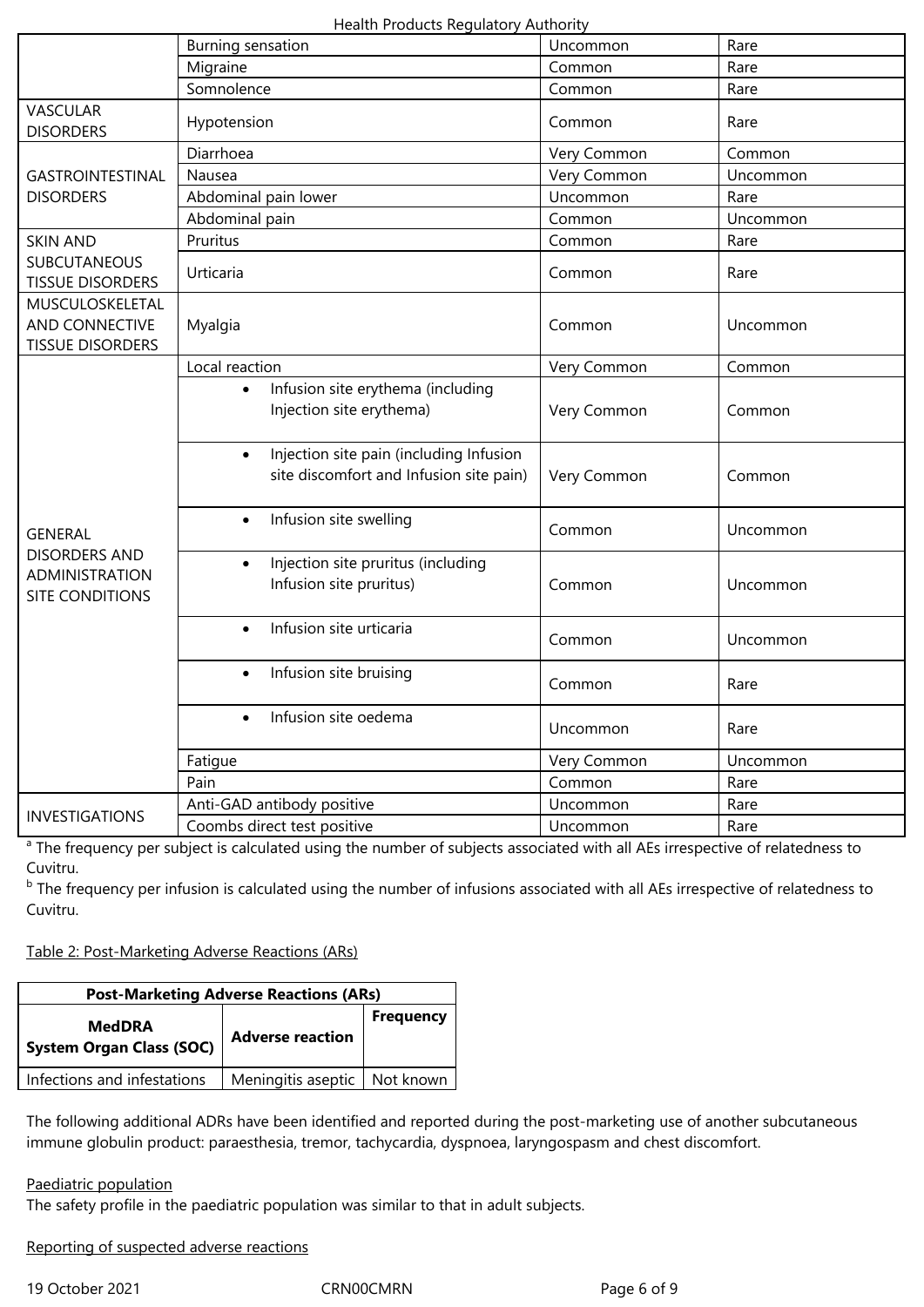adverse reactions via HPRA Pharmacovigilance, Website: www.hpra.ie.

# **4.9 Overdose**

Consequences of an overdose are not known.

# **5 PHARMACOLOGICAL PROPERTIES**

## **5.1 Pharmacodynamic properties**

Pharmacotherapeutic group: immune sera and immunoglobulins: immunoglobulins, normal human, for extravascular administration, ATC code: J06BA01

# Mechanism of action

Human normal immunoglobulin contains mainly immunoglobulin G (IgG) with a broad spectrum of antibodies against infectious agents.

Human normal immunoglobulin contains the IgG antibodies present in the normal population. It is usually prepared from pooled plasma from not fewer than 1000 donations. It has a distribution of immunoglobulin G subclasses closely proportional to that in native human plasma. Adequate doses of this medicinal product may restore abnormally low immunoglobulin G levels to the normal range.

# Paediatric population

There are no theoretical or observed differences in the action of immunoglobulins in children compared to adults.

# **5.2 Pharmacokinetic properties**

Following subcutaneous administration of Cuvitru, peak serum levels are achieved after approximately 3 days.

In a clinical trial with Cuvitru (n = 48), the subjects achieved sustained IgG trough levels (median 8.26 g/l) over a period of 52 weeks when receiving median weekly doses of 0.125 g/kg.

Data from the clinical trial of Cuvitru show that serum IgG trough levels can be maintained by dosing regimens of 0.3 to 1.0 g/kg body weight/4 weeks.

The pharmacokinetics of Cuvitru were evaluated in the phase 3 efficacy and safety study in 31 patients with PID aged 12 years and older. The pharmacokinetic results are presented in the table below.

| <b>Pharmacokinetic Parameters of Cuvitru</b> |                           |  |  |  |
|----------------------------------------------|---------------------------|--|--|--|
| <b>Parameter</b>                             | Cuvitru                   |  |  |  |
|                                              | Median (95% Cl), N=31     |  |  |  |
| AUC [q*days/l]                               | 62.52 (57.16 to 68.86)    |  |  |  |
| AUC / (Dose/Weight) [(g*days/l)/(g/kg)]      | 589.49 (448.40 to 638.81) |  |  |  |
| Apparent clearance [ml/kg/day]               | 1.70 (1.57 to 2.23)       |  |  |  |
| $C_{\text{max}}$ [g/l]                       | 9.80 (9.31 to 10.62)      |  |  |  |
| $C_{\text{min}}$ [g/l]                       | 8.04 (7.30 to 8.99)       |  |  |  |
| $T_{\text{max}}$ [hours]                     | 73.92 (69.82 to 120.08)   |  |  |  |

IgG and IgG-complexes are broken down in cells of the reticuloendothelial system.

## Once Weekly, Biweekly or more Frequent Dosing (2-7 times per week)

Pharmacokinetic (PK) characterization of biweekly or more frequent dosing of Cuvitru was undertaken using population PK-based modelling and simulation. Serum IgG concentration data consisted of 724 samples from 32 unique paediatric and adult subjects with PID. Compared with weekly administration, PK modelling and simulation predicted that administration of Cuvitru on a biweekly basis at double the weekly dose results in overlapping IgG exposure across an entire 2-week interval. In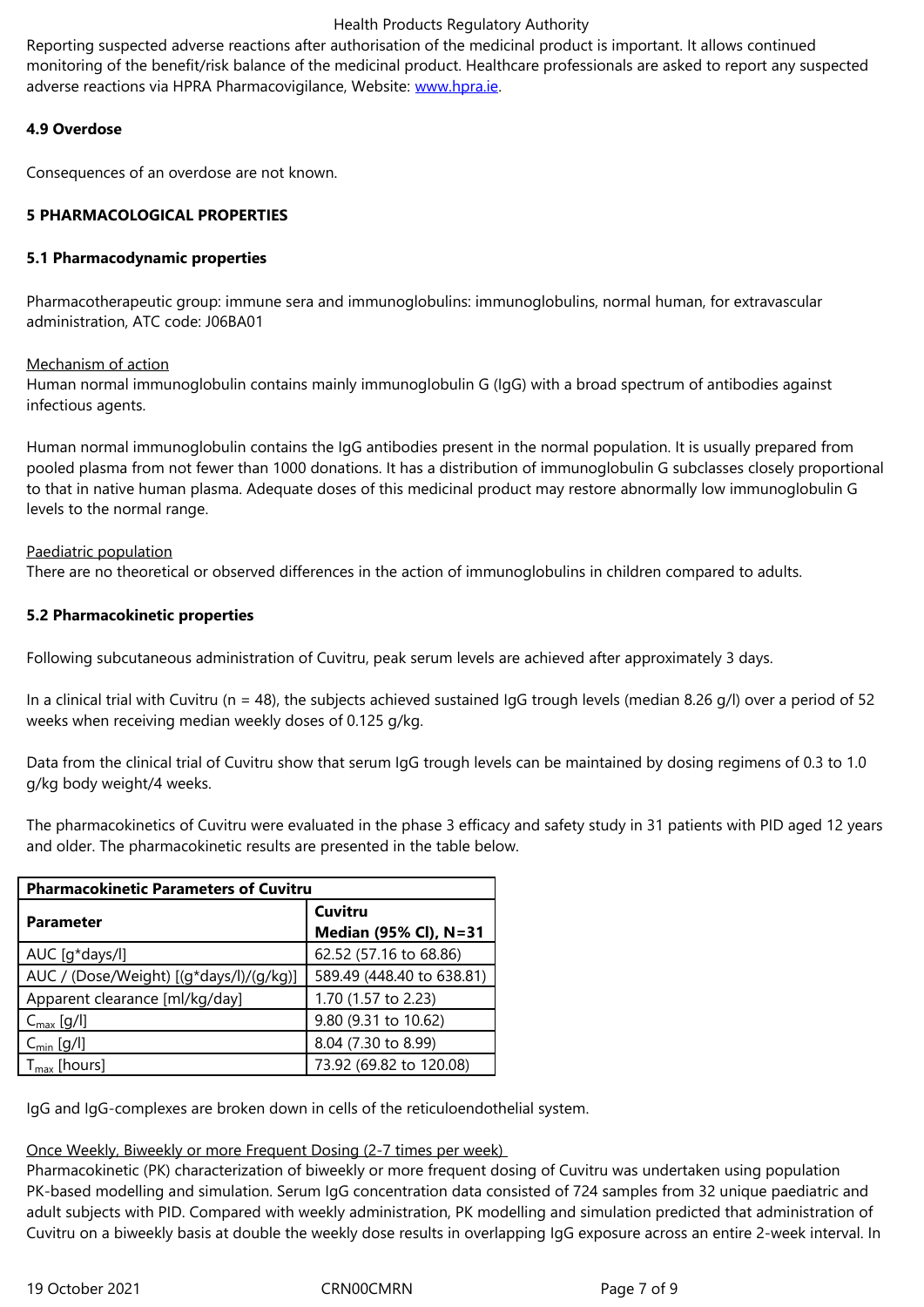#### Health Products Regulatory Authority

addition, PK modelling and simulation predicted that for the same total weekly dose, Cuvitru infusions given 2-7 times per week (frequent dosing) results also in overlapping IgG exposure across an entire 2-week interval.

## Paediatric population

There are no theoretical or observed differences in the pharmacokinetics of immunoglobulins in children compared to adults.

## **5.3 Preclinical safety data**

Immune globulins are normal constituents of the human body.

Non-clinical data for immune globulins reveal no special risk for humans based on conventional studies of safety pharmacology and toxicity. Cuvitru was well tolerated locally when infused subcutaneously into animals. Studies of repeated dose toxicity and toxicity to reproduction in animals are impracticable due to induction of and interference by developing antibodies to heterologous proteins.

Long-term animal studies have not been conducted to evaluate the carcinogenic potential of Cuvitru or its effect on fertility. An in vitro mutagenicity test was performed for IGI, 10% and there was no evidence of mutagenicity observed.

## **6 PHARMACEUTICAL PARTICULARS**

## **6.1 List of excipients**

Glycine Water for injections

# **6.2 Incompatibilities**

Administration of Cuvitru with other medicinal products is not recommended.

In the absence of compatibility studies, this medicinal product must not be mixed with other medicinal products.

Cuvitru must not be diluted.

## **6.3 Shelf life**

2 years.

Once opened, use immediately.

# **6.4 Special precautions for storage**

Do not store above 25°C.

Do not freeze the product.

Keep the vial in the outer carton in order to protect from light.

## **6.5 Nature and contents of container**

5, 10, 20, 40 or 50 ml of solution in a vial (Type I glass) with a stopper (bromobutyl).

Pack size:

1, 10 or 20 vial(s) containing 1 g human normal immunoglobulin in 5 ml solution for injection

1, 10, 20 or 30 vial(s) containing 2 g human normal immunoglobulin in 10 ml solution for injection

1, 10, 20 or 30 vial(s) containing 4 g human normal immunoglobulin in 20 ml solution for injection

1, 5, 10 or 20 vial(s) containing 8 g human normal immunoglobulin in 40 ml solution for injection

1 vial containing 10 g human normal immunoglobulin in 50 ml solution for injection